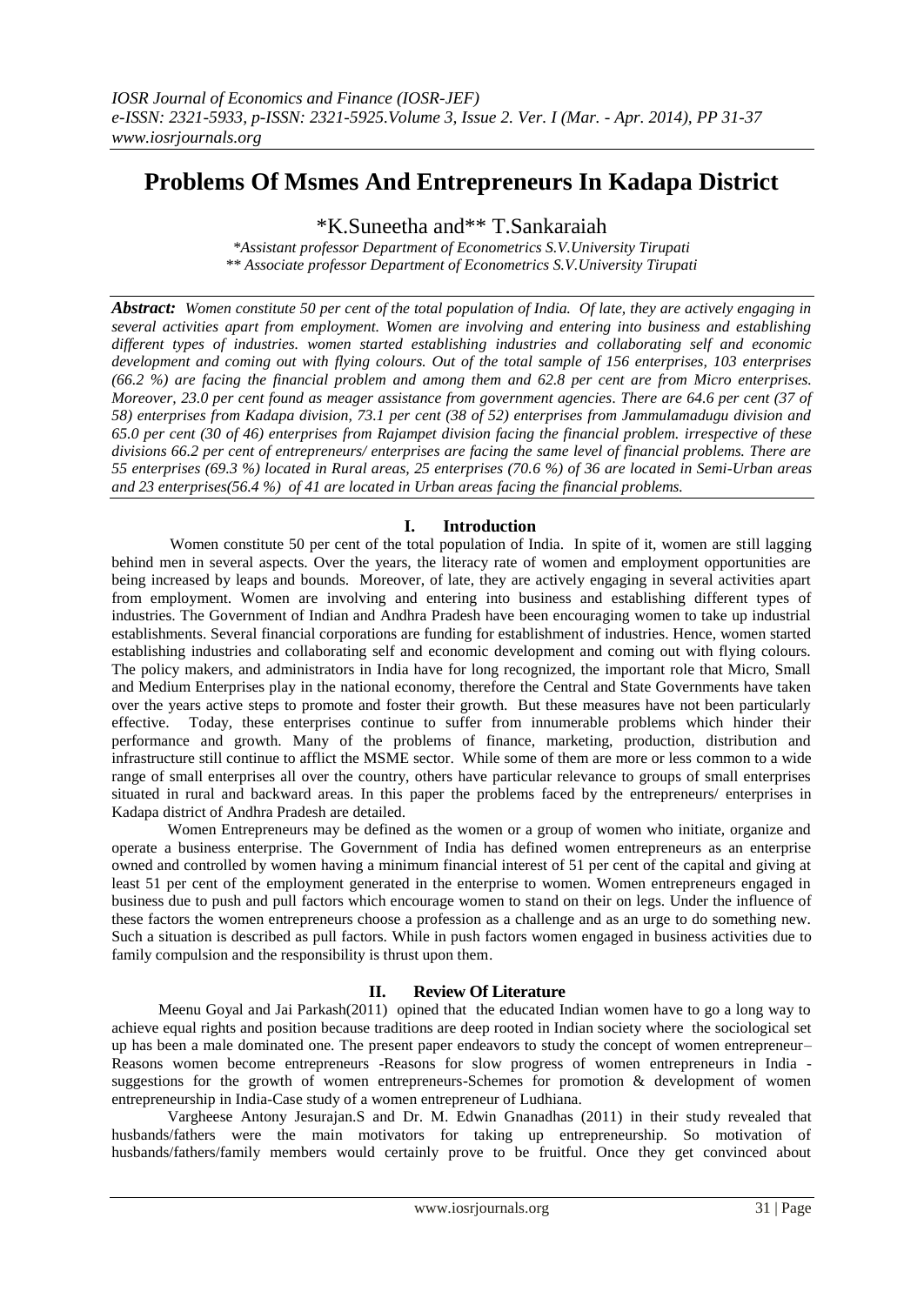significance of women entrepreneurship then their attitude will change, their roles and expectations will change and they will provide moral support, necessary guidance and help as needed.

 Deepti Pachauri (2012)attempt study that based on the emergence of women entrepreneurship making significant impact in all segments of economy and the problems faced by them in setting up and running their enterprise. The study was conducted in various training centres of KVIC, MSME to collect the data and no. of women entrepreneur trainees'. The study was based on secondary data collected from various training institutes, SSI office and financial banks which provide financial assistance. Women entrepreneurs are having innovative thinking and foresightedness yet proper planning and execution is required at all levels. A majority of women entrepreneurs are from middle class families have low technical education but desire to become entrepreneurs. The literacy and educational status of women improved considerably during the past few decades. At this juncture effective steps are needed to provide entrepreneurial orientation and skill awareness to women.

Jyothi Bahl(2012) expressed that the entrepreneurship has gained greater significance at global level under changing economic scenario. After independence, several entrepreneurship development programs have been started to develop the skill, knowledge, and competence among the entrepreneur. In spite of various entrepreneurship development programmes launched by the Govt. and non-government agencies, the entrepreneurs are encountering a number of problems for establishing economically viable small- scale units. Women contribute significantly to the running of family businesses mostly in the form of unpaid effort and skills. Rural entrepreneurship is the answer to removal of rural poverty in India. The problem is that most of the rural youth do not think of entrepreneurship as the career option. Therefore, the rural youth need to be motivated to take up entrepreneurship as a career, with training and sustaining support systems providing all necessary assistance.

Palaniappan.G, C. S. Ramani Gopal and A. Mani(2012) are analyzed that the women have been successful in breaking their confinement within the limits of their homes by entering into varied kinds of professionals and services women entrepreneurs have proved to be on par with their men counterparts in business acumen and are emerging as smart and dynamic entrepreneurs. Women owned businesses are highly increasing in the economies of almost all countries. The hidden entrepreneurial potentials of women have gradually been changing with the growing sensitivity to the role and economic status in the society. Even though the government organizes women by various associations, they are not ready to undertake the business. Thus, the study aims at undertaking the entrepreneurial development among women highlights their motivational forces and relationship between socio-economic background of women entrepreneurs, motivational factors and their existing entrepreneurial traits.

Shabana A. Memon (2012) says that the entrepreneurship is a key element of growth and development prospects for all countries and it is most relevant to transition countries. Just a policy of wage employment will not solve the grave unemployment problem. The only solution is promotion and development of Entrepreneurship, as entrepreneurship aims at making an individual a job provider and not a job seeker. Entrepreneurship has been a male-dominated phenomenon from the very early age but time has changed the situation and brought women as today's most memorable and inspirational entrepreneurs. Around 50 women entrepreneurs in Kolhapur city were surveyed through a questionnaire and an attempt is made in this paper to highlight major issues of women entrepreneurs, identify potentialities of enterprising women who are successful and thereby provide role models for potential women entrepreneurs particularly for young women entering the labor market for the first time.

Siva (2012) studied that the small scale sector produces a wide range of products, from simple consumer goods to highly precision and sophisticated end-products. As ancillaries, they produce a variety of parts and components required by the large enterprises. Entrepreneurs can be developed through the practical application of entrepreneurship skills. As the study of this topic, would pictures the problems faced by Entrepreneurs of small scale industries. A Sample design adopted was purposive and convenience. The sample size selected for the study was 50. To analyze the data is by using Descriptive analysis, using frequency, tables and graphs were attempted. Secondly, Chi-Square test & T Test was used, to test for differences.

Soni Kumara(2012) analyzed that the inspire of forming 50 per cent of the total population of the world women do not own even 1 per cent of the world's property. Their role and contribution in industrialization has remained unaccounted and unassisted. The lot and the position of women the world over has remained neglected. Their share in business and trade is very low. Women have an important role to play in synthesizing social progress with economic growth of developing countries. The specific role of women in the economic effort has not yet been clearly defined but the need for "integration of women into development" is being particularly felt by women themselves. With the increase in the number of women getting educated, there is considerable awareness among women to be self-employed and gradually the role of women is changing in the society.

Venkatesh Babu(2012) states that the entrepreneur is a person who is responsible for setting up of a business or an enterprise. Entrepreneur creates new business, generating jobs for themselves those they employ.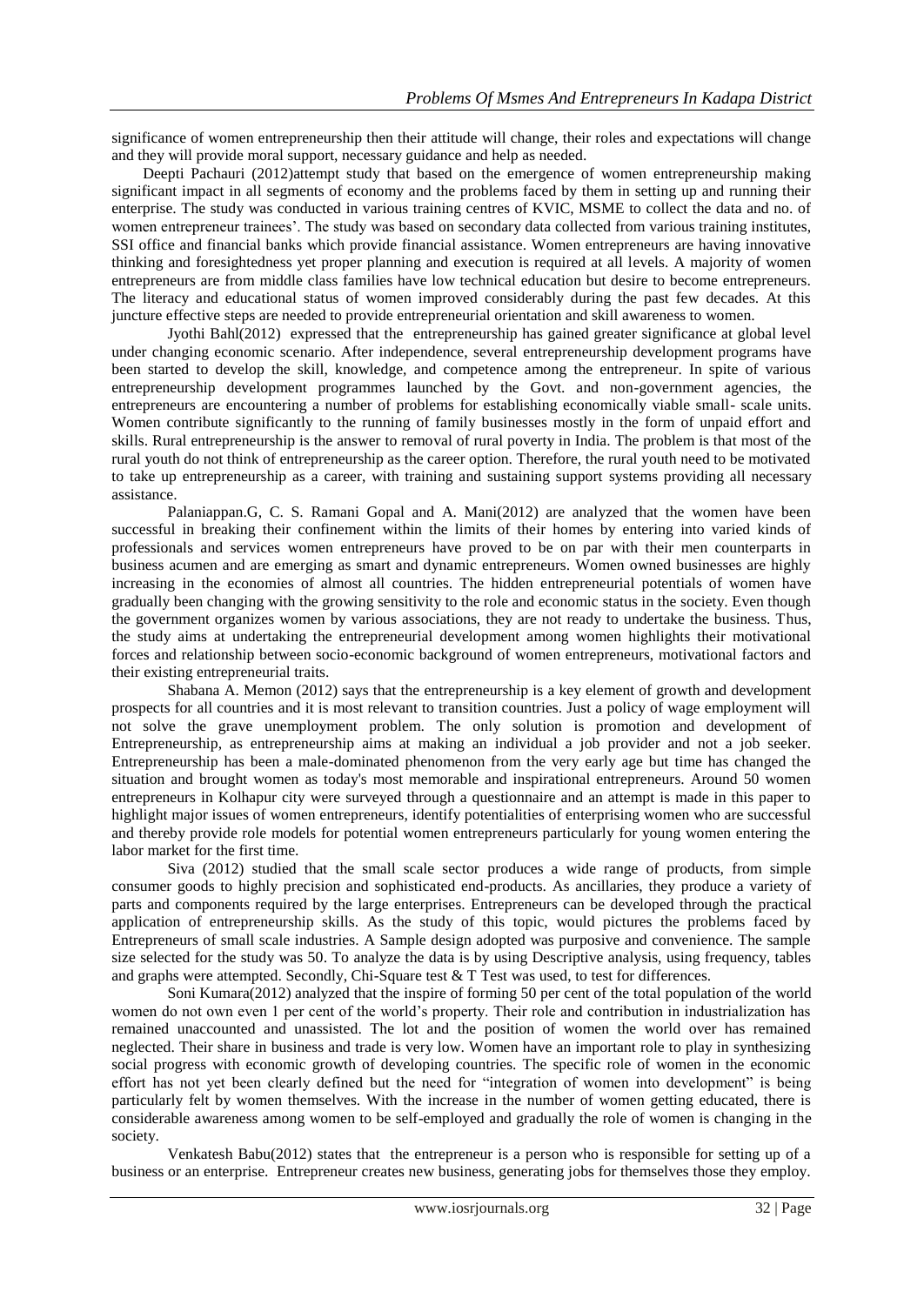Entrepreneurship is vast field; it is difficult to conduct research on whole field. In the present study an attempt has been made to know the challenges and prospectus for Women Entrepreneurship in India in general and in specific in Davangere city. To conduct study three successful women entrepreneurs were selected irrespective of field. Women are selected from Shaviyagi industries field, DTP field and Hotel field. Information has been collected from the entire three entrepreneurs and analyzed the case on the basis of information provided by them, problems faced by them and prospectus or remedies taken to overcome the problems and their entrepreneurial successful mantra also discussed in this paper.

Alit Sen Guptha(2012) says that the paper tries to focus on the women entrepreneur development prospects. The survey and the study brought to light the capacity of the women who came forward with the ability to use the unutilized resource. The sample survey of the various districts clarifies that though immense prospect prevail and the zeal of the women to start something new has been crushed down with the ongoing problem prevailing in the area. The objective of the study was to explore the hidden prospect of women entrepreneurship and to find technique to up lift anxiety for leadership in women while tracking to reach the expected objective the methodology so adopted was a sample convenient method for various districts. The problems are many but to bring out the entire population out of the grip of prejudice, mentally the women should get themselves prepared to change with the changing environment.

Renu Chaudhary (2013) analyzed that the woman constitutes the family, which leads to society and Nation. Social and economic development of women is necessary for overall economic development of any society or a country. Entrepreneurship is the state of mind which every woman has in her but has not been capitalized in India in way in which it should be. Due to change in environment, now people are more comfortable to accept leading role of women in our society, though there are some exceptions. Our increasing dependency on service sector has created many entrepreneurial opportunities especially for women where they can excel their skills with maintaining balance in their life. Propose of this study is intended to find out various problems being faced by women entrepreneurs in India.

Vijay Kumumbhar(2013) analyzed that the aim of this study is to discuss the issues regarding women entrepreneurship in rural India. This paper is mostly based on secondary data and some observations for the identification of these issues the author has reviewed different research articles and reports. Findings of this study reveal that absence of definite agenda of life, absence of balance between family and career obligations of women, poor degree of financial freedom for women, absence of direct ownership of the property etc.

## **III. Methodology**

The present study avails both primary and secondary data to study extensively the women entrepreneurs and their development in Kadapa district. Purposive sampling method has been adopted for the present study and according to the information provided by the District Industries Centre (DIC) Kadapa district. The sample size of the study comprised 156 which consist of 50 percent of total 312 industrial units.

## **PROBLEMS OF MSMES AND ENTREPRENEURS**

Women entrepreneurs of MSMEs face generally problems such as financial, raw material, Sales / Marketing, Labour/Employee, Infrastructural and Operational Problem. The present paper attempts to ascertain the financial problems.

## **Financial Problems**

Generally, most entrepreneurs face the problem of finance at the time of making the initial investment as well as during the course of management of the enterprise (**V.P.Kharbanda, 2001).** Poor financial situations and low levels of R&D are the reasons for the inability of MSMEs to identify their needs. **S.N.Patnaik (1991)** in his study found that almost all enterprises faced difficulties in raising term loans and working capital. **R.P.Sinha** (1991) in a study of 100 small enterprises in Patna city of Bihar State found that 85 per cent enterprises faced the problem of finance. Finance is not easy to come by as the entrepreneurs have to depend on more than one source and pay heavy investment charges and pass through many an ordeal and subsequent delay. Similarly enterprises which are ancillary to other large enterprises do not receive timely payments from the mother enterprises for their supply.

#### **Enterprise-wise Financial Problems**

The financial problems of entrepreneurs/enterprises in the study area have been resented in the Table 1.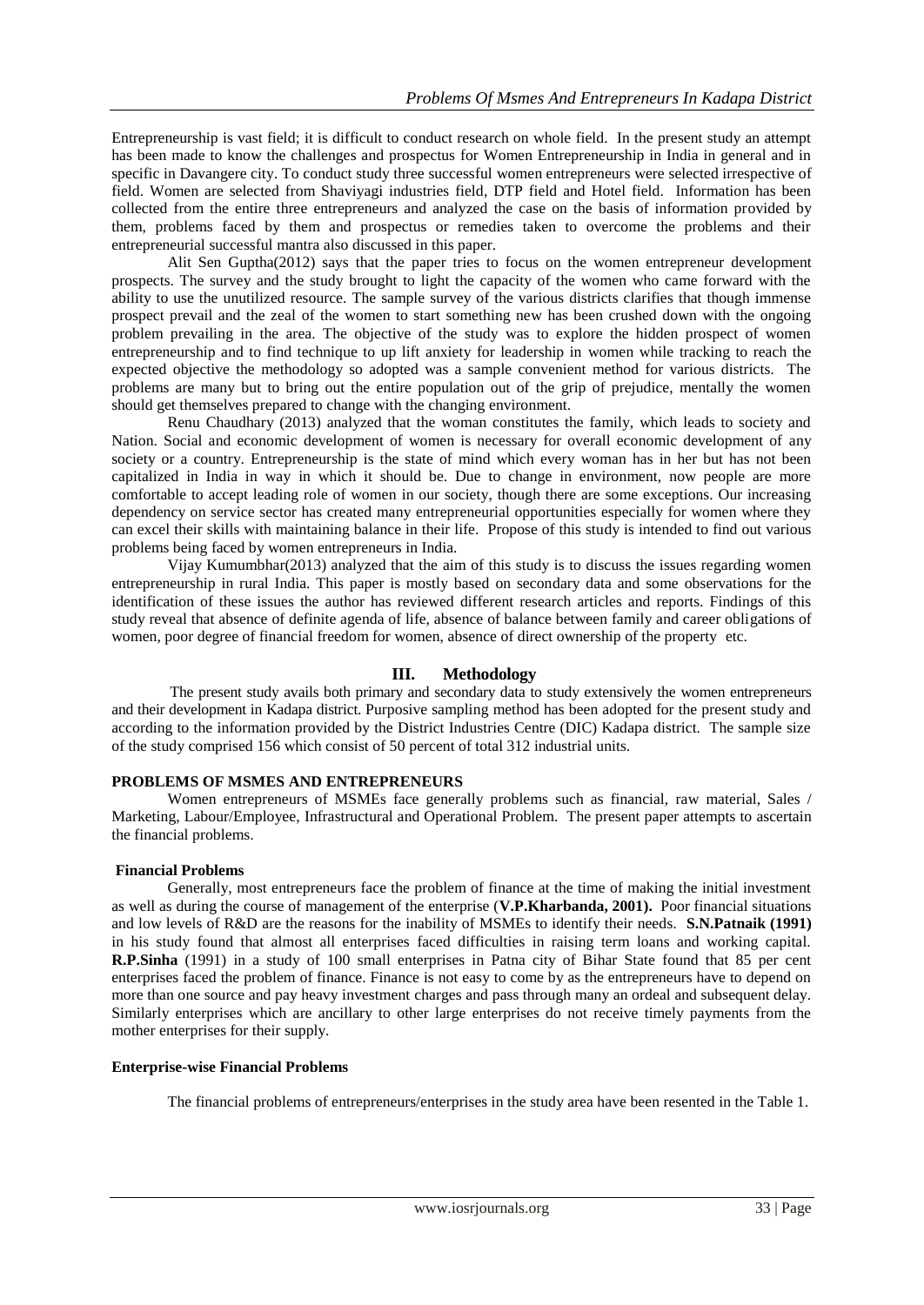| <b>Enterprise</b> which intended I robidili |        |              |               |        |  |  |
|---------------------------------------------|--------|--------------|---------------|--------|--|--|
| <b>Response of Financial Problem</b>        |        | <b>Total</b> |               |        |  |  |
|                                             | Micro  | <b>Small</b> | <b>Medium</b> |        |  |  |
| Yes                                         | 68     | 33           |               | 103    |  |  |
|                                             | 62.8%  | 76.8%        | 50%           | 66.2%  |  |  |
| N <sub>0</sub>                              | 41     | 10           |               | 53     |  |  |
|                                             | 37.2%  | 23.2%        | 50%           | 33.8%  |  |  |
| Total                                       | 109    | 43           |               | 156    |  |  |
|                                             | 100.0% | 100.0%       | 100.0%        | 100.0% |  |  |

**Table 1 Enterprise-wise Financial Problem**

Source**:** Field Survey

Out of the sample 156 enterprises, 103 enterprises (66.2 %) are facing the financial problem and 53 enterprises (33.8 %) are not facing the financial problem. The financial problems arise for well establishment of infrastructure, sophisticated technology and good facilities in the enterprises. Of them, 62.8 per cent (68 out of 109) are from Micro enterprises, 76.8 per cent (33 out of 43) are from Small enterprises and 42.9 per cent (2 out of 4) are from Medium enterprises have the financial problem.

The different financial problems faced by the enterprises in the study area have been presented in the Table 2.

| (Multiple Responses)                       |                           |              |              |               |        |  |
|--------------------------------------------|---------------------------|--------------|--------------|---------------|--------|--|
| <b>Sl. No.</b>                             | <b>Problems</b>           |              | <b>Total</b> |               |        |  |
|                                            |                           | <b>Micro</b> | <b>Small</b> | <b>Medium</b> |        |  |
|                                            |                           | 28           | 17           |               | 46     |  |
| $\overline{2}$                             | Shortage of Fixed Capital | 13.50%       | 20.70%       | 14.30%        | 15.50% |  |
| 3<br>Shortage of Working Capital           |                           | 69           | 30           | 1             | 100    |  |
|                                            |                           | 33.3%        | 36.6%        | 14.3%         | 33.8%  |  |
| 4<br>High Rate of Interest                 |                           | 33           | 19           | $\Omega$      | 52     |  |
|                                            |                           | 15.9%        | 23.2%        | $0.0\%$       | 17.6%  |  |
| 5<br>Meagre Assistance from Govt. Agencies |                           | 50           | 17           |               | 68     |  |
|                                            |                           | 24.2%        | 20.7%        | 14.3%         | 23.0%  |  |
| 6                                          |                           | $\Omega$     | 5            | $\Omega$      | 5      |  |
|                                            | Others                    | 0.0%         | 6.1%         | 0.0%          | 1.7%   |  |

**Table 2 Financial Problems of Enterprises**

Source: Researcher Compilation

Out of the sample 156 enterprises, 15.50 per cent faced shortage of fixed capital, 33.80 per cent faced shortage of working capital, 17.60 per cent faced high rate of interest, 23.0 per cent found as meager assistance from government agencies and 1.7 per cent faced the other financial problems. These figures reveal that the shortage of working capital has the major problem were facing the sample entrepreneurs/enterprises.

## **Division-wise Financial Problems**

The financial problems faced by the sample entrepreneurs/enterprises in all the 3 divisions have been furnished in the table 3.

| $\cdots\cdots$<br><b>Division-wise Financial Problems</b> |               |                           |       |        |  |  |
|-----------------------------------------------------------|---------------|---------------------------|-------|--------|--|--|
| Chi-square value                                          | p-value       | <b>Financial Problems</b> | Total |        |  |  |
| 1.332                                                     | 0.514         | Yes                       | No    |        |  |  |
|                                                           |               | 37                        | 21    | 58     |  |  |
| Division                                                  | Kadapa        | 64.6%                     | 35.4% | 100.0% |  |  |
|                                                           |               | 38                        | 14    | 52     |  |  |
|                                                           | Jammulamadugu | 73.1%                     | 26.9% | 100.0% |  |  |
|                                                           |               | 30                        | 16    | 46     |  |  |
|                                                           | Rajampet      | 65.0%                     | 35.0% | 100.0% |  |  |
| Total                                                     |               | 103                       | 53    | 156    |  |  |
|                                                           |               | 66.2%                     | 33.8% | 100.0% |  |  |

**Table 3**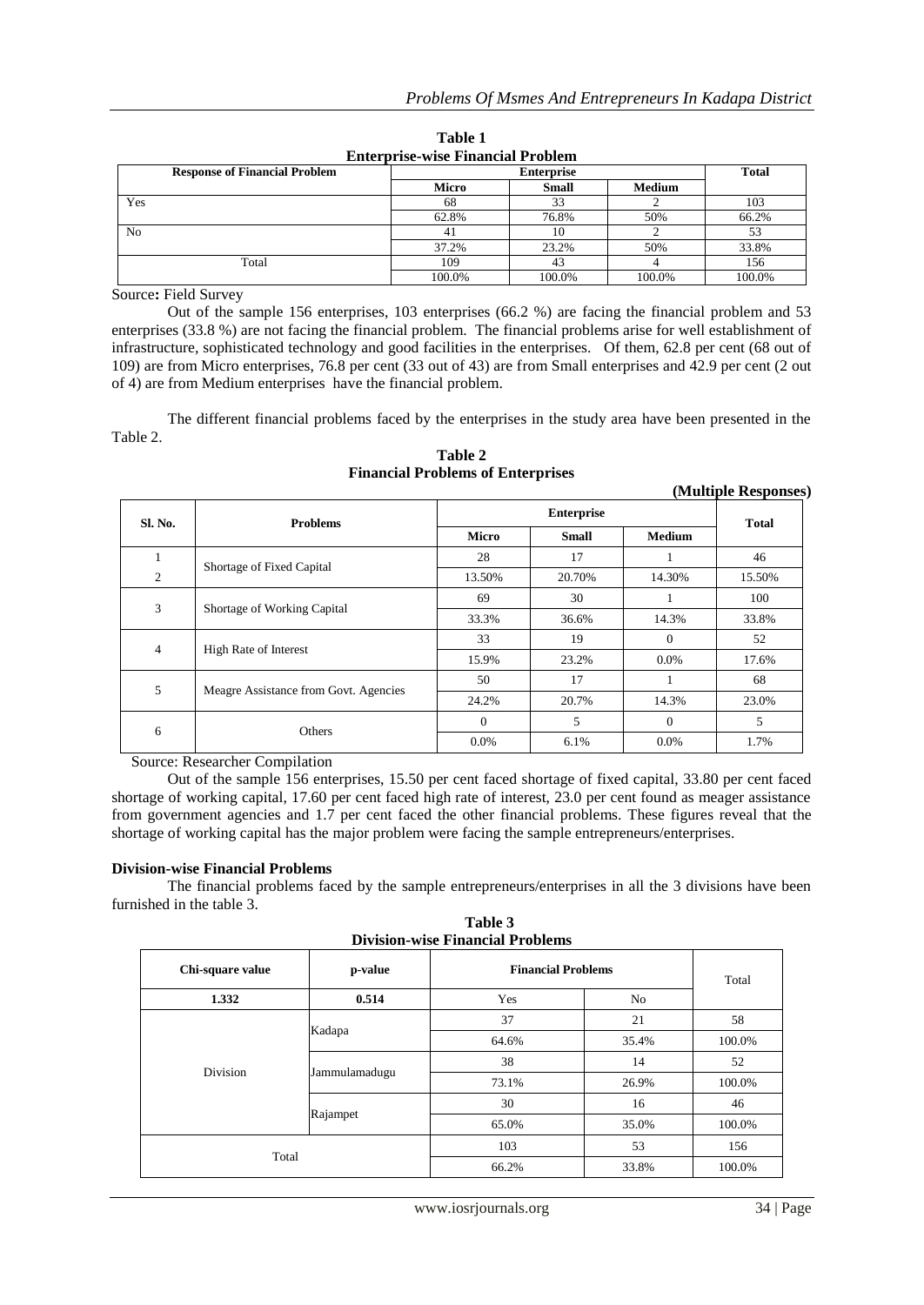## Source: Researcher Compilation

. There are 64.6 per cent (37 of 58) enterprises from Kadapa division, 73.1 per cent (38 of 52) enterprises from Jammulamadugu division and 65.0 per cent (30 of 46) enterprises from Rajampet division facing the financial problem. To study the association between these divisions Kadapa, Jammulamadugu and Rajampet and level of financial problems faced by the entrepreneurs /enterprises, the results shown that there is no significant association between them (Chi-square value= 1.332; p-value=0.514). It means, irrespective of these divisions 66.2 per cent of entrepreneurs/ enterprises are facing the same level of financial problems.

#### **Location-wise Financial Problems**

The Financial problems faced by the sample entrepreneurs/enterprises in all the three locations have been presented in the Table 4.

**Table 4**

| <b>Location-wise Financial Problems</b> |            |       |                           |        |  |  |
|-----------------------------------------|------------|-------|---------------------------|--------|--|--|
| Chi-square value                        | p-value    |       | <b>Financial Problems</b> |        |  |  |
| 4.585                                   | 0.101      | Yes   | N <sub>0</sub>            |        |  |  |
|                                         | Rural      | 55    | 24                        | 79     |  |  |
| Location                                |            | 69.3% | 30.7%                     | 100.0% |  |  |
|                                         | Semi Urban | 25    | 11                        | 36     |  |  |
|                                         |            | 70.6% | 29.4%                     | 100.0% |  |  |
|                                         | Urban      | 23    | 18                        | 41     |  |  |
|                                         |            | 56.4% | 43.6%                     | 100.0% |  |  |
| Total                                   |            | 103   | 53                        | 156    |  |  |
|                                         |            | 66.2% | 33.8%                     | 100.0% |  |  |

|  |  | Source: Researcher Compilation |  |  |
|--|--|--------------------------------|--|--|
|--|--|--------------------------------|--|--|

The table portrays that there are 55 enterprises (69.3 %) located in Rural areas, 25 enterprises (70.6 %) of 36 are located in Semi-Urban areas and 23 enterprises (56.4 %) of 41 are located in Urban areas are the financial problems. Further Chi-Square test reveals that, there is no significant impact between the location of the enterprises and level of financial problems faced by the entrepreneurs /enterprises (Chi-square value=4.585; p-value=0.101), it means irrespective of these locations, 66.2 per cent of entrepreneurs/enterprises are facing the same level of financial problems.

#### **Group-wise Financial Problems**

The financial problems faced by the sample entrepreneurs/enterprises in various category of the enterprise are presented in the Table 5.

**Table 5**

| <b>Enterprise Group-wise Financial Problems</b> |                         |                           |                |        |  |
|-------------------------------------------------|-------------------------|---------------------------|----------------|--------|--|
| Chi-square value                                | p-value<br>0.280        | <b>Financial Problems</b> | <b>Total</b>   |        |  |
| 6.282                                           |                         | Yes                       | N <sub>0</sub> |        |  |
|                                                 | Agro, Forest and Animal | 18                        | 5              | 23     |  |
|                                                 | based                   | 79.5%                     | 20.5%          | 100.0% |  |
| Enterprise<br>Group                             |                         | 10                        | 7              | 17     |  |
|                                                 | <b>Textiles</b> based   | 59.4%                     | 40.6%          | 100.0% |  |
|                                                 |                         | 16                        | 9              | 25     |  |
|                                                 | Mineral based           | 62.5%                     | 37.5%          | 100.0% |  |
|                                                 |                         | 12                        | 9              | 21     |  |
|                                                 | Engineering based       | 56.4%                     | 43.6%          | 100.0% |  |
|                                                 | Chemical based          | 12                        | 6              | 18     |  |
|                                                 |                         | 56.4%                     | 33.3%          | 100.0% |  |
|                                                 |                         | 35                        | 17             | 52     |  |
|                                                 | Others                  | 68.0%                     | 32.0%          | 100.0% |  |
| Total                                           |                         | 103                       | 53             | 156    |  |
|                                                 |                         | 66.2%                     | 33.8%          | 100.0% |  |

Source: Researcher Compilation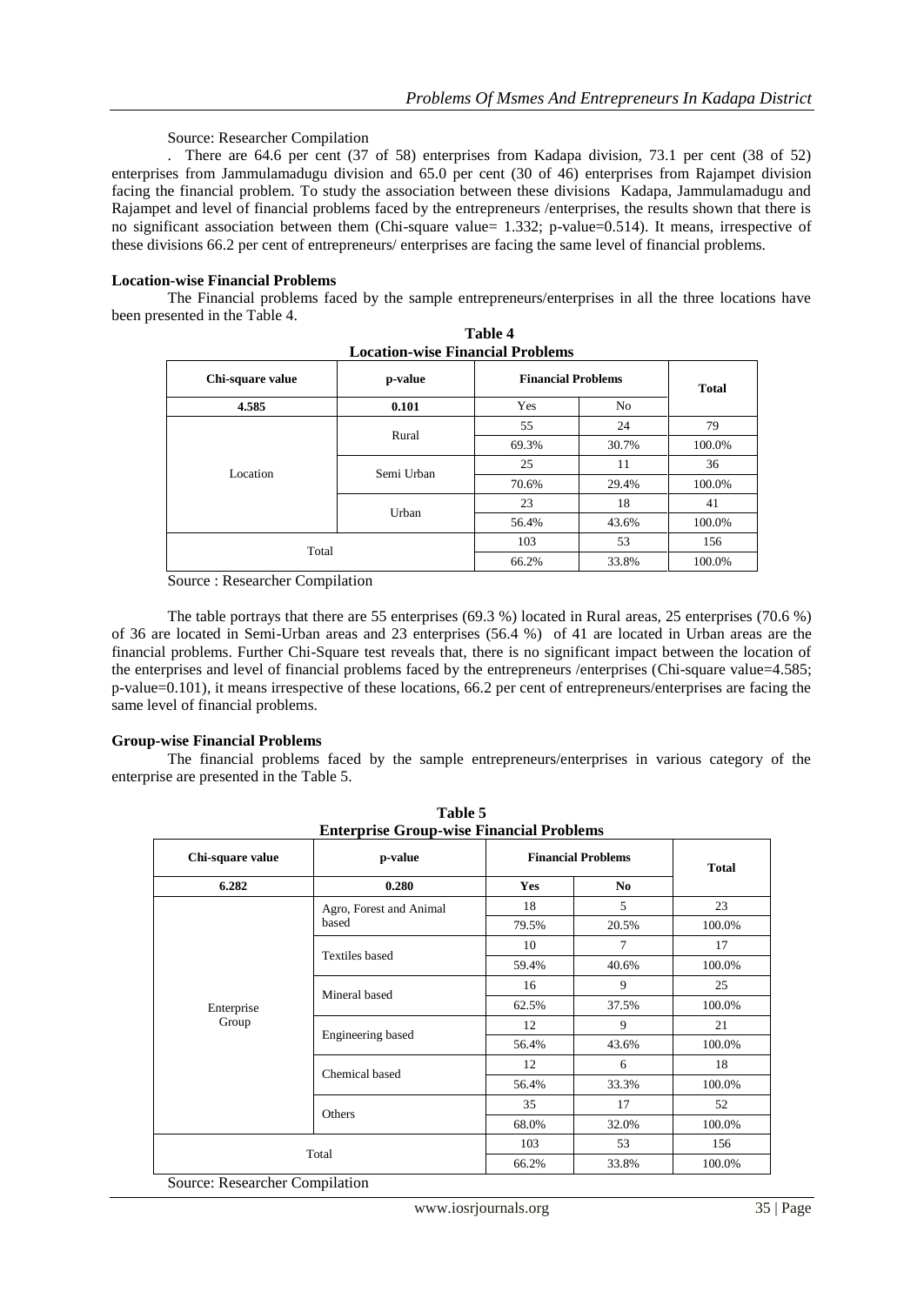The table presents that 18 of 33 Agro, Forest and Animal based (79.5 %), 10 of 17 Textile based (59.4 %), 16 of 25 Mineral based(62.5 %), 12 of 21 Engineering based(56.4 %), 12 of 18 Chemical based (66.7 %) and 35 of 52 enterprises of other nature of the category (68.0 %) are facing the financial problems. Additionally, Chi-Square test reveals that, there is no significant association between the category of the enterprises and level of financial problems faced (Chi-square value=6.282; p-value=0.280). This shows that irrespective of these categories of the enterprises, 66.2 per cent of entrepreneurs/enterprises are facing the same level of financial problems.

## **Organisation-wise Financial Problems**

The organization-wise sample entrepreneurs/enterprises facing the financial problems are presented in the Table 6. **Table 6** 

| <b>Organisation-wise Financial Problems</b> |                      |                           |                |        |  |  |
|---------------------------------------------|----------------------|---------------------------|----------------|--------|--|--|
| Chi-square value                            | p-value              | <b>Financial Problems</b> |                | Total  |  |  |
| 2.605                                       | 0.272                | Yes                       | N <sub>o</sub> |        |  |  |
| Form of Organization                        |                      | 62                        | 28             | 90     |  |  |
|                                             | Sole Proprietorship  | 69.4%                     | 30.6%          | 100.0% |  |  |
|                                             |                      | 28                        | 15             | 43     |  |  |
|                                             | Partnership          | 64.6%                     | 35.4%          | 100.0% |  |  |
|                                             | Private Ltd, Company | 13                        | 10             | 23     |  |  |
|                                             |                      | 56.8%                     | 43.2%          | 100.0% |  |  |
| Total                                       |                      | 103                       | 53             | 156    |  |  |
|                                             |                      | 66.2%                     | 33.8%          | 100.0% |  |  |

Source: Researcher Compilation.

The table shows that 69.4 per cent (62 of 90) sole proprietary enterprises, 64.6 per cent (28 of 43) partnership firms and 56.8 per cent (13 of 23) private companies are facing the financial problems. From the Chi-Square test it observed that, there is no significant association between the form of organization maintained by entrepreneurs and level of financial problems faced by the entrepreneurs /enterprises. Irrespective organisation, 66.2 per cent of entrepreneurs/enterprises are facing the same level of financial problems.

#### **Nature of Activity -wise Financial Problems**

Table 7 reveals that financial problems faced by the sample entrepreneurs/ enterprises in the Nature of activity wise.

| <b>Nature of Enterprise Activity-wise Financial Problems</b> |                         |       |                           |        |  |
|--------------------------------------------------------------|-------------------------|-------|---------------------------|--------|--|
| Chi-square value                                             | p-value                 |       | <b>Financial Problems</b> |        |  |
| 1.728                                                        | 0.786                   | Yes   | N <sub>0</sub>            | Total  |  |
|                                                              |                         | 33    | 17                        | 50     |  |
|                                                              | Manufacturing           | 66.0% | 34.0%                     | 100.0% |  |
|                                                              |                         | 15    | 7                         | 22     |  |
|                                                              | Assembling              | 66.7% | 33.3%                     | 100.0% |  |
| Nature of                                                    |                         | 18    | 10                        | 28     |  |
| Activity                                                     | Processing              | 64.8% | 35.2%                     | 100.0% |  |
|                                                              |                         | 8     | 7                         | 15     |  |
|                                                              | Repairing & maintenance | 57.1% | 42.9%                     | 100.0% |  |
|                                                              |                         | 29    | 12                        | 41     |  |
|                                                              | <b>Services</b>         | 70.5% | 29.5%                     | 100.0% |  |
| Total                                                        |                         | 103   | 53                        | 156    |  |
|                                                              |                         | 66.2% | 33.8%                     | 100.0% |  |

**Table 7**

Source: Researcher Compilation

The table shows that 33 of 50 manufacturing enterprises(66.0 %), 15 of 22 assembling enterprises(66.7 %), 18 of 28 processing enterprises(64.8 %), 8 of 15 repairing and maintenance enterprises (57.1 %) and 29 of 41 service enterprises(70.5 %) are facing the financial problems. Further, Chi-Square test reveals that there is no significant influence between the nature of the enterprise activities and level of financial problems faced by the